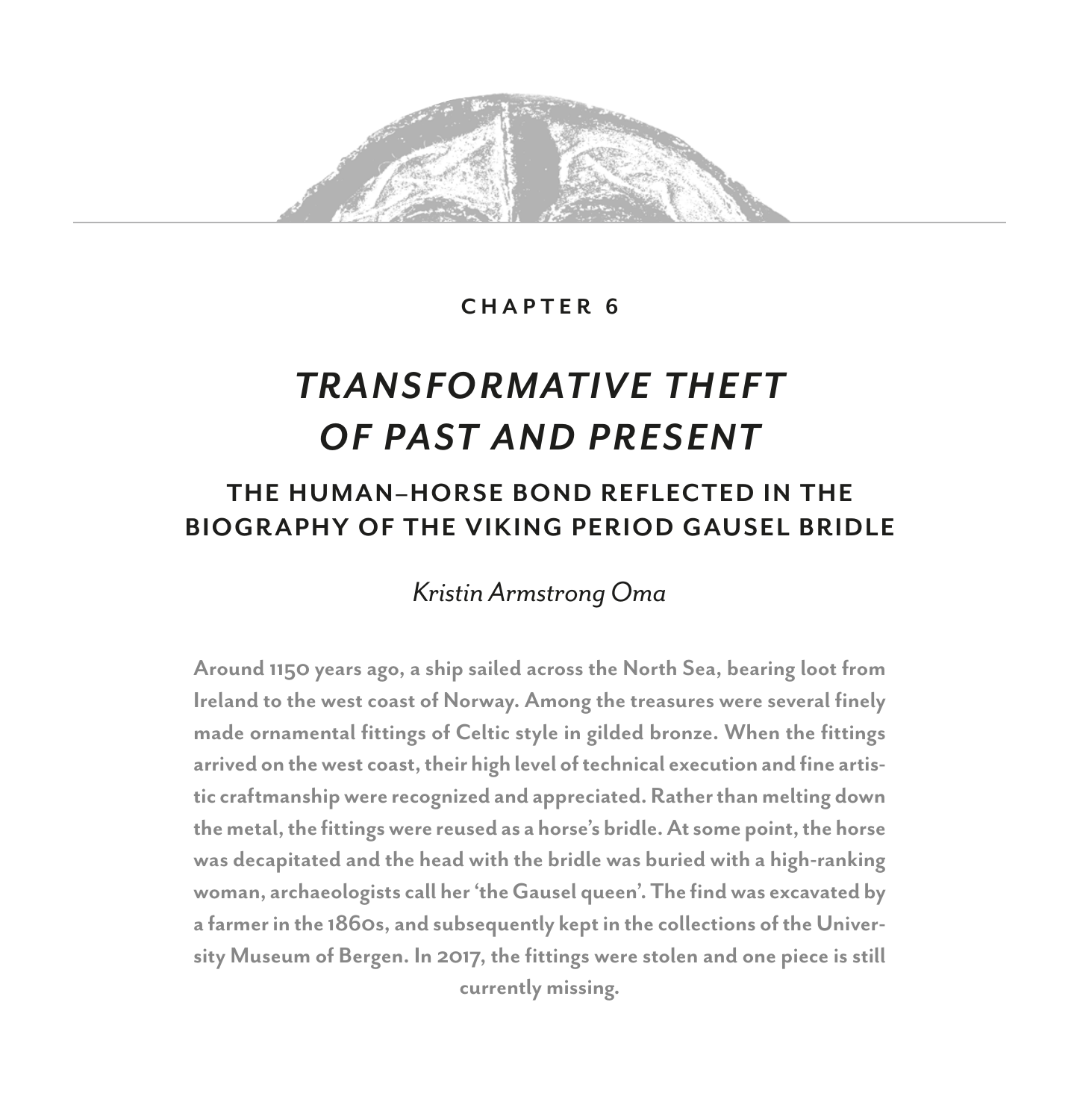**This contribution considers the role of horses in the pagan Iron Age as a background to the biography of the fittings. It further explores the notion of charismatic objects through time and space, from early Christian Ireland and its hoarding and fetishism of sacred treasures, to their transformation into the world of Viking paganism and the death cult associated with horses, to the current obsession with – and hero worship of – the long lost Viking past.**

### **THE CHARISMA OF HORSES: AN INSTANCE OF THE IRON AGE**

*Where is the horse gone? Where is the rider? Where is the giver of treasure? Where are the seats at the feast? Where are the revels in the hall? Alas for the bright cup! Alas for the mailed warrior! Alas for the splendor of the prince! How that time has passed away, under the cover of night, as if it had never been!*

The time of horses and heroes is aptly commemorated in the Anglo-Saxon poem The Wanderer, which renders insights into the Iron Age ethos of the lord and lady of the hall with their retainers, freely sharing loot and mead. Giving the horse primacy in the laments of The Wanderer signals its importance in this world.

In the pre-Christian societies of the Scandinavian Iron Age (500 BC–1030 AD), vestiges of horses are found in a variety of sources. These attest to the important role horses played in everyday life, as well as in the sphere of mythology and religious practice. Horse bones are frequently found in human burials and in bog sacrifices. Likewise, horse trappings and equipment are found in such contexts. Various forms of depictions of horses are also placed among grave goods. The Norse sagas and the Eddic poems spin webs of meaning around horses, and their role is revealed as, on a macro level—pathfinders between the world of men and gods, and on a micro level— a companion species. I propose that horse equipment acts as a *binder*, and is material culture that manifests and forms human–horse relationships. Thus,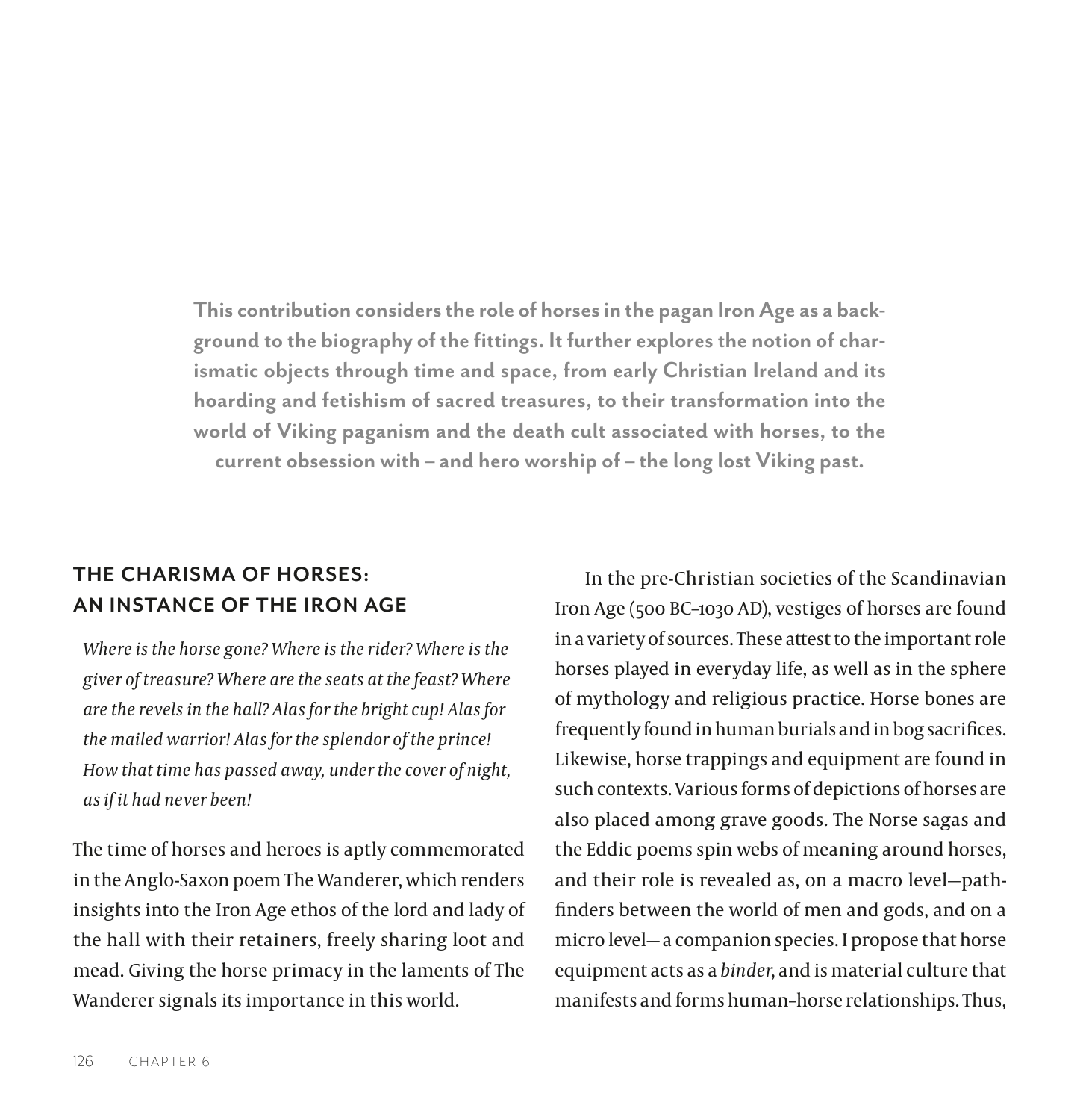**Figure 47.** The Gausel bridle consists of altogether 13 gilded bronze fittings, and a bit. The fittings are of Irish origins. Photo: Terje Tveit, Museum of Archaeology, University of Stavanger.

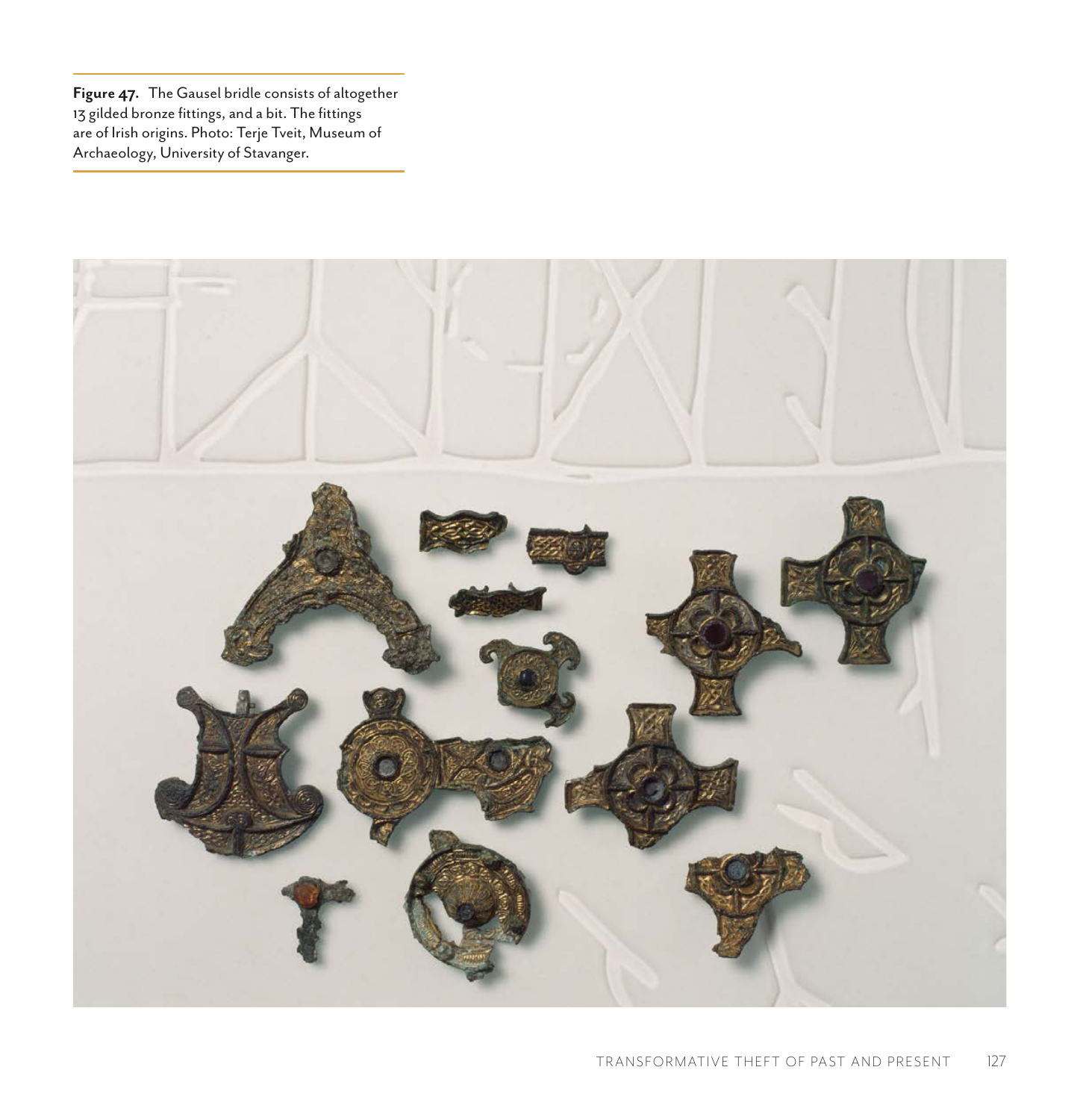binders came to represent human–horse relations, both in personal, day-to-day encounters, and in the sphere of mythology. The presence of horses and binders in human graves suggest that the ontological status of horses should ultimately be seen as a companion species with the ability to act, emote and perform magic in human society.

The presence of the bridle in the Viking Period woman's grave from Gausel in southwestern Norway, Stavanger municipality, Rogaland county, must be understood in this context. The place horses held in Iron Age society adds a rich layer of meaning to the material culture associated with them. However, other aspects of the biography of the objects that – at one point in time during their journey through history – taken together form a bridle, add yet deeper layers of meaning. The fittings from the Gausel find were probably originally used as bridle ornaments, but might not stem from one bridle. Rather, they were probably assembled from several bridles or possibly book clasps (Aannestad 2015b). The fittings originated from Christian Ireland, were raided by Northmen, and came to the west coast as loot or as gifts consolidating alliances between Norse

families settled in Rogaland and in Ireland (Bakka 1993; Børsheim & Soltvedt 2001).

What remains of the Gausel bridle is altogether 13 gilded bronze bridle fittings and an iron bit. The bridle was placed on or by a horse head in a stone cist, interpreted as a woman's grave due to the rich female jewelry, such as oval shaped brooches, a neck ring, two arm rings, a finger ring, a jet ring and a number of glass beads. A frying pan, a flesh hook, two knives, a copper bowl and fittings for drinking horns were also found in the grave, as well as a shield buckle<sup>13</sup> (Bakka 1993). The fittings that together with the bit made up the bridle are in Celtic style and stem from Ireland (Bakka 1993; Aannestad 2015b). The location of the grave was found during an excavation in 1997, and reopened. Coffin nails, fragments of ornaments and a small box as well as horse teeth were found (Børsheim & Soltvedt 2001:171–172). Nearby, another grave was excavated: a boat grave with a man and a horse head by his feet. This horse also had a bridle with smaller ornamental buttons, but it does not match the splendor of the horse in the grave of the Gausel queen (Børsheim & Soltvedt 2001:180–197).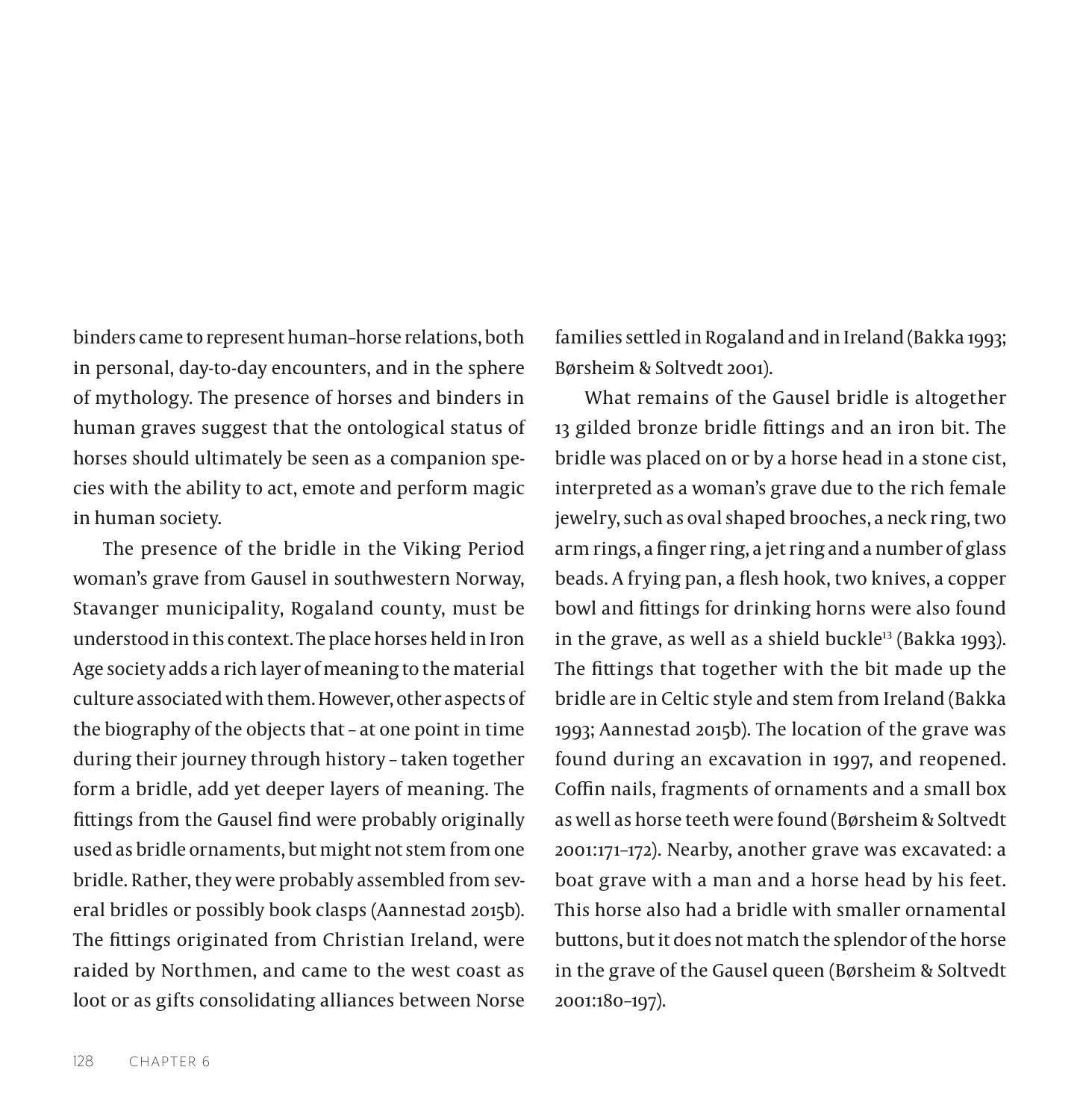**Figure 48.** The Gausel bridle must have added splendor to its bearer. This artwork has probably contributed to the iconic status of the Gausel bridle. Illustration: Ragnar Løken Børsheim, Museum of Archaeology, University of Stavanger.

Another opulently adorned bridle from a Viking Period grave in Rogaland, from Soma, is similarly assembled from Irish fittings that might originally have been fastened to a bridle (Aannestad 2015b:80). Based upon a contemporaneous bridle from Navan, Hanne Lovise Aannestad (2015b:80, with references to Mahr & Raftery 1976; Youngs 1997) believes that the fittings from Gausel and Soma originally stem from Irish bridles.

Borne by horses, these bridles would have been truly magnificent, the gilded ornaments with their intricate Celtic ornamentation glittering as the horses moved their heads. The bridles are truly charismatic objects – when used as intended. Together, the combination of the biography of the objects and their association with horses bring together an opulent tapestry of significance that together forms their charisma. Charisma, in this respect, emanates from material culture in qualities that are beyond the tangible, but which constitute their history, their association with cultural and mythological complexes, and with specific humans or non-humans and their biographies. In short, the charisma of the one who carries an object rubs off on the object by association, both by ownership and by skin



contact. Objects worn on bodies become associated with the bearer. This is true for men carrying swords and for horses bearing bridles. Thus, the charisma of bridles cannot be grasped without considering the significance of horses.

Real-life horses were companions in work, war and wayfaring in Germanic Scandinavia in the Iron Age (500 BC–1000 AD). Scandinavia was a tightly knit region with extremely consistent ways of life, material cultures and myths (e.g. Hedeager 2011). The horse figures as an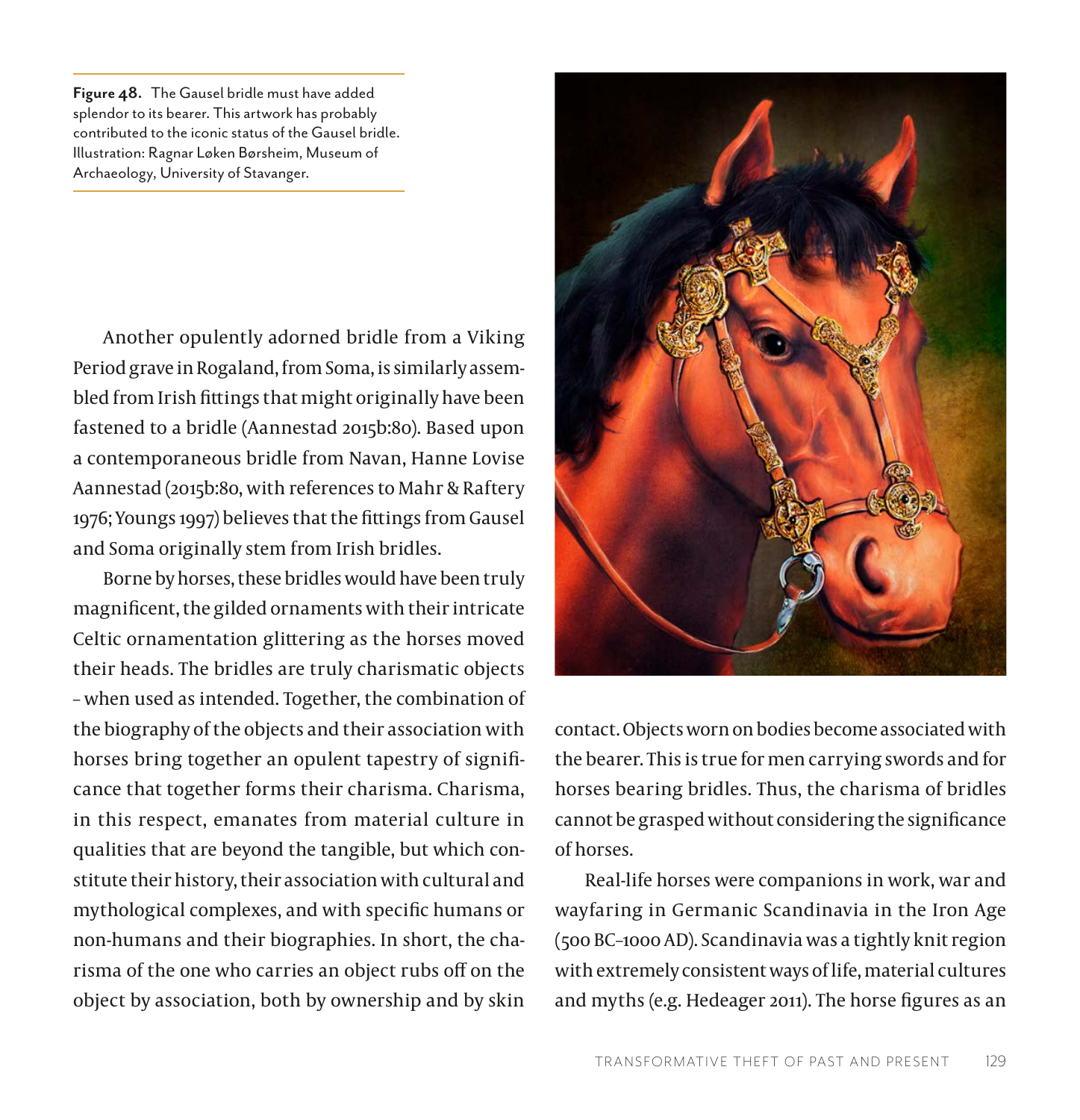important part of the shared Scandinavian Iron Age ethos (Oma 2011). Horse bones, tack, and pictorial representations of horses are found in various contexts ranging from house foundations, through wetland sacrifices, to various depositions in graves. I will explore how horses and their material traces came to symbolize the communication and interconnectedness, and even the seamless bonding between, first, on a micro level: horse and rider; and second, on the macro level: horse, society and the otherworld. I propose that material culture, through horse equipment, functioned as a means to create human–horse relationships and further as a means to symbolize them (Oma 2001, 2004). I shall present the world of the horse in the age of heroes, drawing on poetic lays and sagas in order to unravel the role of the horse as a companion, best friend and magical creature. I will not give an artifact-by-artifact description, a site-by-site outline, or a strictly chronological account. Instead, I will weave a tale that lets us glimpse the lives of horses throughout the pre-Christian Norse ages.

The objective of archaeology as a discipline is to intertwine patterns of understanding and knowledge from artifacts that are often flotsam and jetsam from the past. We unearth pieces of the lives of those who lived before us—whole or broken— such as objects, living spaces and monuments. We put together the pieces we have been given and with them try to find patterns that can decode how people shaped and saw different aspects of their lives, such as their beliefs, traditions, values and way of life. The Iron Age of Scandinavia was a society that was heavily structured, both in terms of social hierarchy, and also in the perception and use of the landscape. Areas were perceived as 'in', and thus safe, or 'out' as in the unknown and dangerous beyond (Hastrup 1990). The horse had a particular role to play in the lay of the land—and the traversing of it. The 'out' zones needed to be negotiated, and one safe means of doing so was on horseback (Oma, 2000, 2001, 2004, 2011). Horses were thus pathfinders that would pick their way safely through the 'out' zones. Vestiges of the lives of horses, and the beliefs associated with them, are seen in particular kinds of situations: sacrifices, graves, settlements, and in addition in various visual media ranging from rune stones, to helmets, to jewelry. Also, fascinating and inspiring sources of information are the various literary sources that were penned in Early Medieval times but recount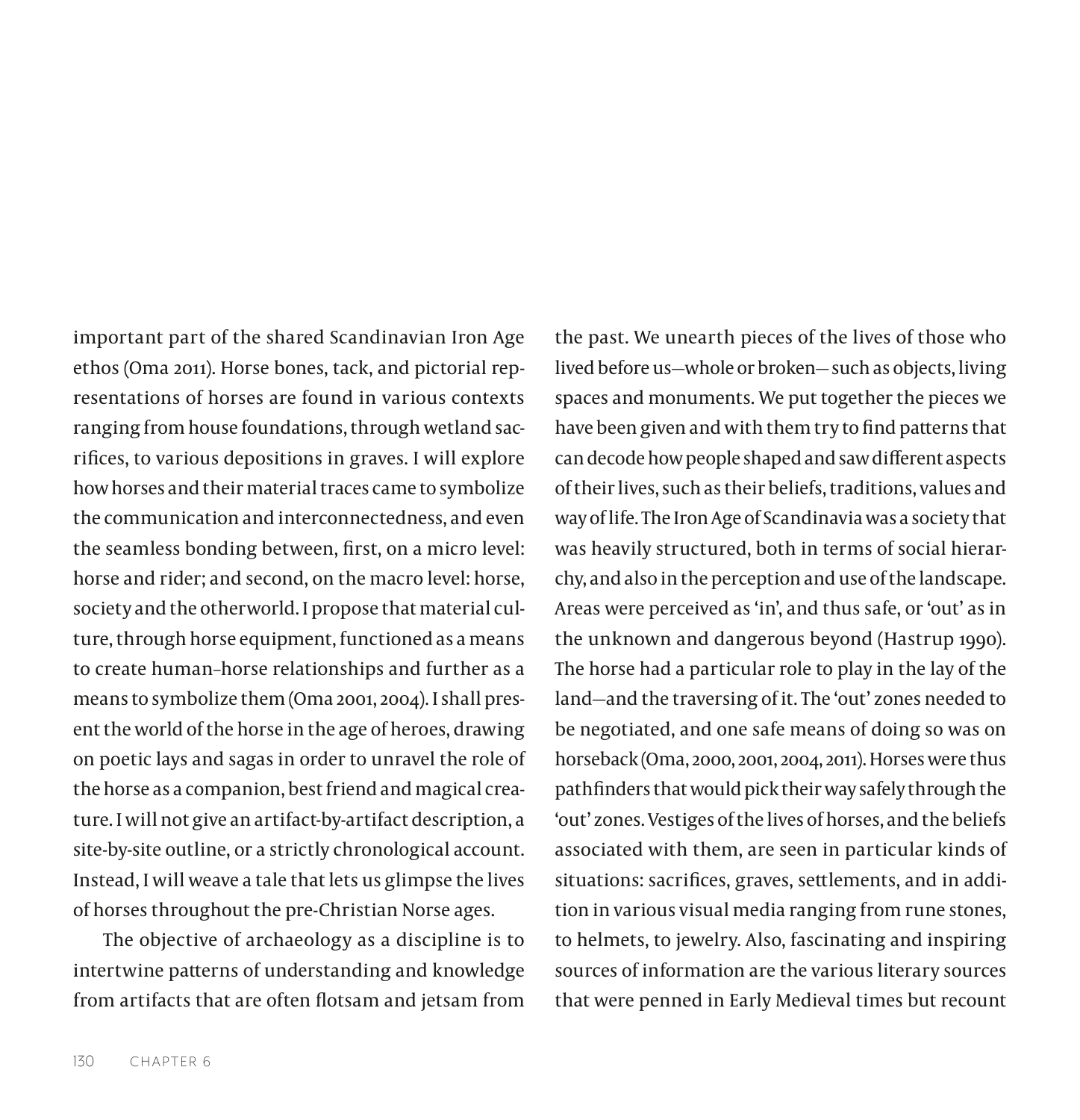the sagas and myths from bygone centuries (Hedeager 2011; Herschend 1997; Sørensen 1991). These are sagas of heroes and kings, the Poetic Edda and the earliest laws. I draw upon these texts not just for the added flair, but because they reveal the deep structures of Iron Age society and the role it assigned to horses. I will follow a rough chronological order. First, I will explore the role of horses and their associated gear through Norse Iron Age societies, in relation to horses of sacrifice, horses of myth, horses of graves. Thereafter I will consider how the bit and bridle are poignant objects enabling the transmission of signals and communication between horse and rider, and eventually I will return to the Gausel queen and her steed, and the stolen bridle that symbolizes the bond between her and the horse.

#### **HORSE SACRIFICES IN BOGS AND LAKES**

Horse sacrifice is a phenomenon that was widespread across Asia and Europe from the Bronze Age (Anthony 2007; Mallory 1981; Piggott 1962) until the Christianization of Europe, when Christianity put an end to pagan customs. The practice of horse sacrifice takes the form of bog sacrifices in southern Scandinavia. These were the deliberate depositing of creatures and objects in lakes and wetlands, and were widespread in the Early Iron Age, particularly in southern Sweden and Denmark (ca. 500 BC–400 AD).

Horses are the most commonly found sacrificed animals in both the early and the late Iron Age, although wetland sacrifices in general (with or without horses) are mainly concentrated in the early Iron Age (Klindt-Jensen 1968; Møhl 1957, 1962; Ferdinand & Ferdinand 1962; Hagberg 1963). Remains of other domestic animals are represented by skeletal specimens from meat-rich parts of the body, and the bones are frequently split for marrow extraction.

In some contexts, for example at Skedemosse (Hagberg 1963; Monikander 2006), the large amounts of horse bones are believed to be the end products of feasting – the old Norse sacred feast known as *blót* (e.g. Monikander 2006). At other sites an altogether different and more enigmatic form of horse sacrifice is seen. Horse heads are placed on top of horse hooves (phalanges), and in some instances the tongue has been cut out and the tail put in its place (Klindt-Jensen 1968; Møhl 1957, 1962).<sup>14</sup>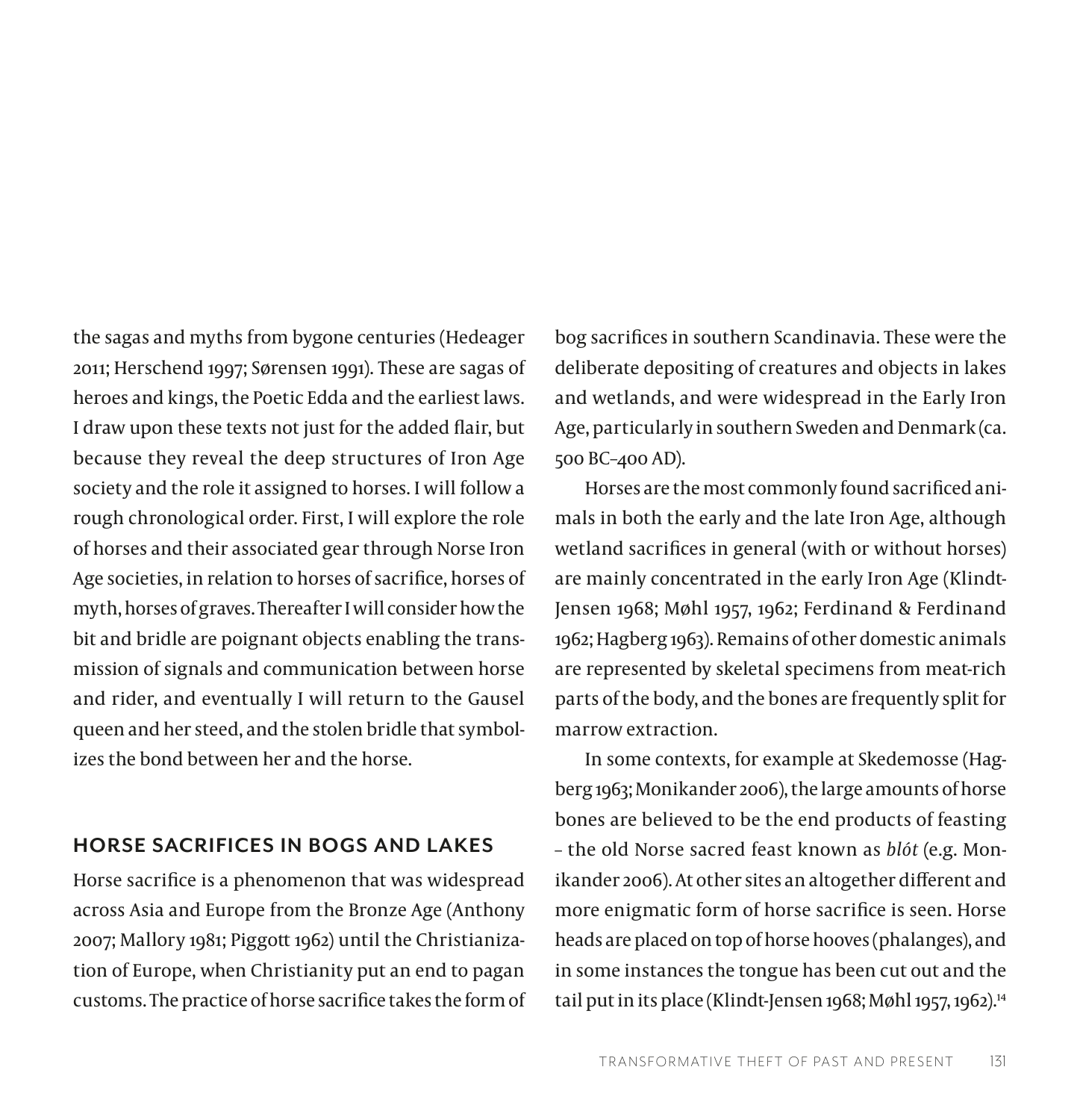There are parts of other animals in the same sites, but currents in the lakes have led to the skeletal fragments of those animals to drift apart, which indicates that the bones were wrapped up in some organic material that has disintegrated, such as the skin of the horse.

Depositing these parts of the horse in water, testifies to the importance of water as a sacred element in the Iron Age. The lakes and wetlands were areas uninhabitable for people, and as such were construed as the otherworld, the abode of the gods. Giving beings and objects to the water expresses a will not just to communicate with the beings of the otherworld, but also to transcend the boundaries between the worlds (Oma 2011).

#### **MIRKWOOD AND WAYFARING**

Just as bog sacrifices can be seen as communicating with another realm, borders and their crossings were in general an important aspect of Iron Age societies, and assistance was needed by way of otherworldly interventions. A general reading of both the literary early Medieval sources pertaining to the Iron Age as well as the landscape and patterns of resources used, evokes

an image of a society divided by borders (e.g. Hedeager 1999b; Lund 2008; Wiker 2000). Anthropological theories on liminality inform us that borders are dangerous areas, and can be difficult and hazardous to cross (van Gennep 1960; Turner 1967). This reflects a fear of being stuck in the twilight, the 'grey zone', betwixt and between. In the Poetic Edda this zone is often described as *Mørkskog*, Mirkwood, that spans forests, mountains and wetlands, and is a dangerous place to traverse (Oma 2011:111–112). The only way of doing so is to ride through it; people never simply walk through (Oma 2000, 2001, 2004, 2005, 2011). The poems of the Poetic Edda describe the only safe means of crossing over such borders as being carried by horses. This reflects a well-founded fear: In those days wolves, bears and other wild animals roamed the forests and mountains. Crossing such liminal zones sets the horse apart, and in Norse folklore horses are often given the role of the pathfinder, always finding their way home.

A strategy for communicating with the divine was to use the horse as a go-between, carrying the message across to the other, otherwise unreachable, side. The quality of pathfinding could explain why horses are the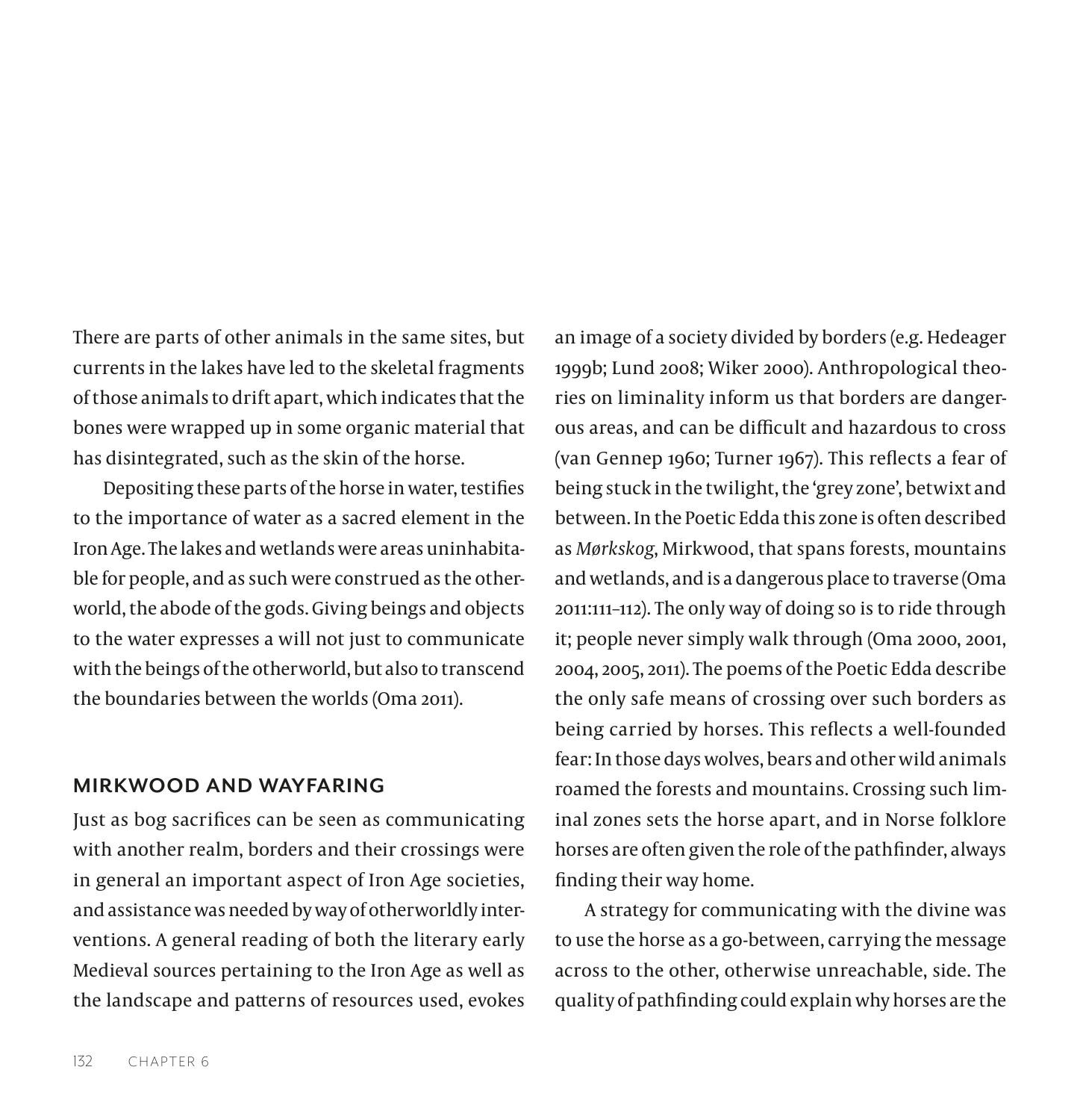most frequently sacrificed animals in the liminal zones of bogs and lakes. Undoubtedly the sacrificial horse's role as transcending boundaries is drawn from experiences in real life. I draw upon two lines of argument to support this premise, the first being the practice of free-range horsekeeping, the second being the horse as transporter.

First, little is known of how horses were kept, but some evidence from the sagas suggest that flocks of horses were left to roam and breed in the wild, and when the need for a steed arose a horse was taken in and tamed. In the Volsungasaga, we find the story of how the legendary horse Grani became Sigurd's—the dragonslayer's—horse. Sigurd was granted the right to choose a horse for himself, and went off into the woods. He met Odin disguised as an old man, who advised him to chase the horses into a deep river and choose the one who remained standing. A young, grey, large and beautiful horse held his ground, and became Grani, Sigurd's trusted steed. It is notable that Grani was tested for his bravery in the realm of water.

The story hints as to how horses were kept: clearly the wild (forests, mountains and wetlands) is their abode

and Sigurd must enter here to find them. No archaeological evidence could demonstrate whether this way of keeping horses was used, but based upon historical evidence from Gotland in the Baltic Sea, archaeologist Anneli Sundkvist (2001, 2004) suggests that in the Iron Age horses were kept in herds left to roam in the wild until the time they were needed. It is thus likely that horses inhabited the wild, known as Mirkwood in the Eddic poems. They were born there, raised there, and became intimately familiar with the elements, as well as the landscape and its inherent dangers.

This brings me to my second line of argument: horses implemented journeys and transport across land. They could then, once tamed, use their knowledge of the wild to carry their people gently and safely across hostile ground, perilous territory. They came to possess a particular skill that set them apart from other beings; the carriers that traversed the dangerous wilderness, taking people across to the other side. Mirkwood is a metaphor for a non-place – the liminal zones – between worlds that do not normally communicate. In the Eddic poem Skirnismál, the god Frøy sends his servant Skirnir to court the giantess Gerth, and Skirnir agrees to do the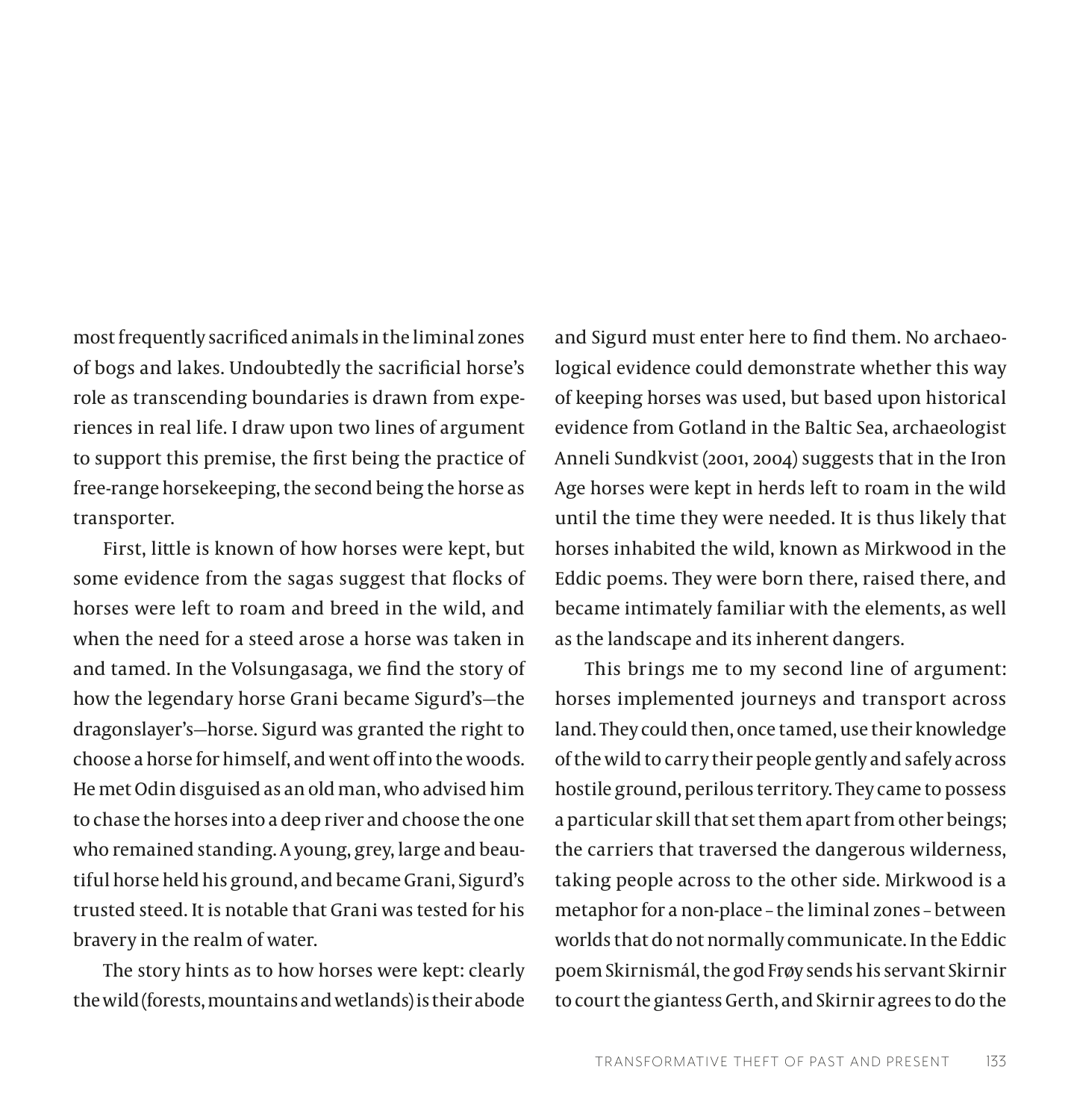dirty work provided he gets to borrow Frøy's horse to cross the dangerous no man's land, saying: 'Then give me the horse that goes through the dark and magic flickering flames.' Before setting off on the hazardous journey Skirnir spoke to the horse:

*Dark is it without, and I deem it time To fare through the wild fells, (To fare through the giants' fastness); We shall both come back, or us both together The terrible giant will take.*

*verse 10, The Poetic Edda, 1936a*

Clearly, to Skirnir, he and the horse are on equal footing based upon the way he talks to the horse. They are in this together for better or worse, two as one.

#### **HORSES IN LATE IRON AGE GRAVES**

When humans used horses' powers, they used some technical aides to communicate with their steed from horseback—a bridle with a bit. I suggest that the bit came to symbolize the connection between rider and

horse, and even the transcending of boundaries that riders and horses together accomplished. This could account for the fact that bits, bridles, and sometimes either whole horse carcasses with or without tack or the head of the horse became increasingly common grave goods in the later periods of the Iron Age, the Merovingian and Viking Periods (550–1030 BC). Space does not permit going into great detail regarding context and finds in the graves, such as the nature of the faunal remains, human and horse sex, grave goods, and types of monument, so suffice it to say that vast variation is found across time and space (see Oma 2011:73–94 for a detailed account). However, some patterns are obvious: by the Viking Age a very large proportion of both male and female graves contains horses or something connected to the horse (e.g. Andersen 1996; Braathen 1989; Jørgensen & Jørgensen 1997; Meling 2000; Müller-Wille 1972, Oma 2000; Sundkvist 1992, 2001). Similar to the bog sacrifices in the early Iron Age, both heads and hooves can be found in Viking Age graves. The head and/ or tack is most frequently found, while high quality harnesses with fittings made of gold, silver or bronze are recurrently found (Jørgensen & Jørgensen 1997;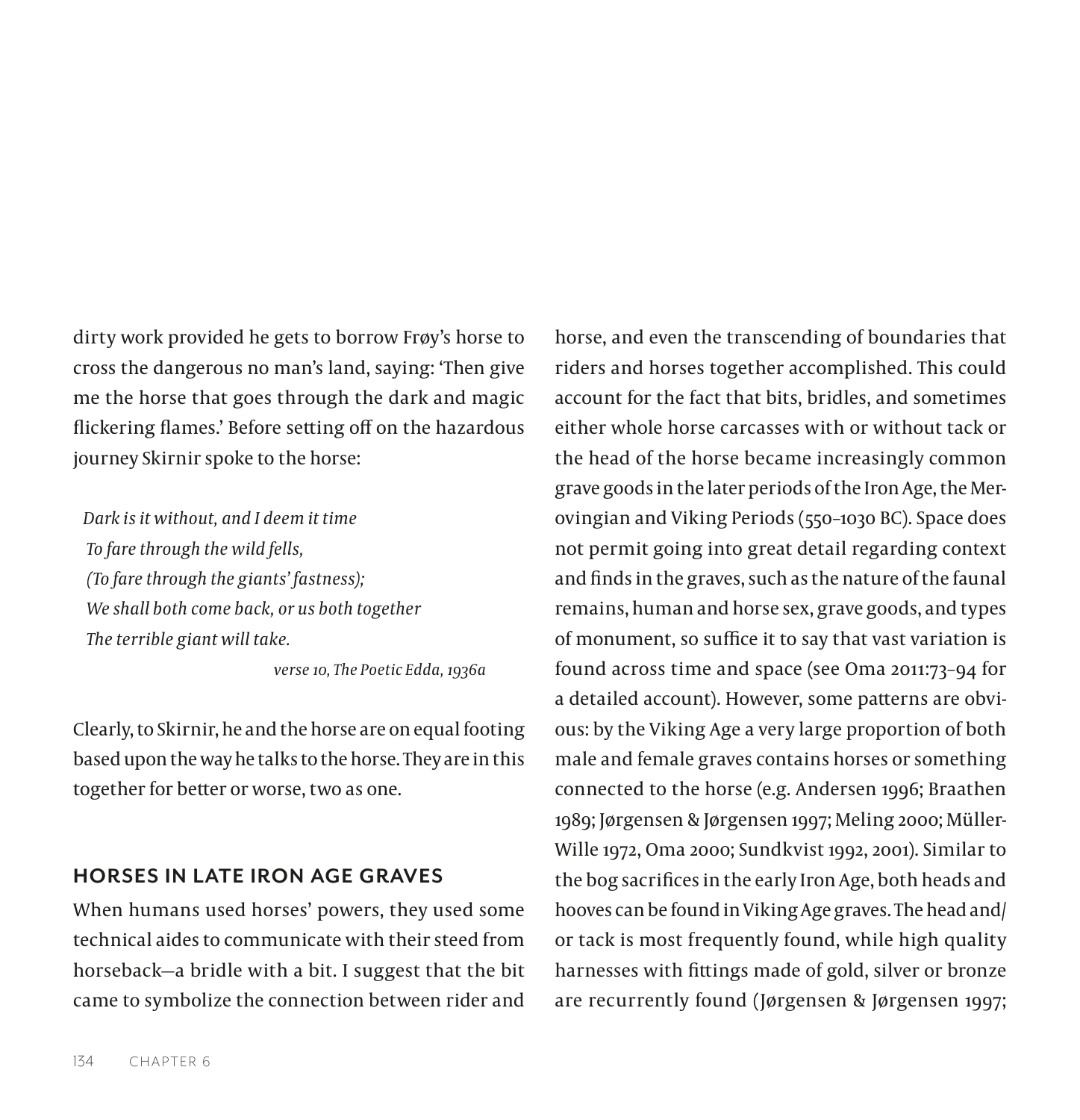Müller-Wille 1972; Sundkvist 1992). Ice studs, predecessors to the horseshoe and fastened to the hoof to prevent slipping, that represent the hooves are sometimes found close to the dead. There is no apparent logic to what went into the graves: one horse might have one ice stud, two harnesses, and three stirrups. It seems to be a case of *pars pro toto*: You give what you have and one part represents a whole. Towards the end of the Viking Age the practice of sacrificing horses in graves became standardized, before it disappeared around 1050 together with the last of the non-Christian burial traditions (Braathen 1989).

The presence of horses in the realm of death is deepened further by the deposition in graves of objects that depict horses. Images of horses are found on freestanding pieces of jewelry, where they are trotting, on the move. Such jewelry is frequently found in graves (Gjessing 1943). Horse brooches usually depict horses in motion, such as the beautiful Veggerslev brooch, that shows a trotting horse with his head held high, a powerful chest and slender hind parts (Gjessing 1943).

Seeing the different pieces of evidence together gives an impression of horses in motion. In visual media the horse is trotting. In everyday life horses were a very important means of transport, and also the quickest way to get around on land. Horses in sacrifices and in graves were essential to the symbolic communication and transportation between spheres that would normally not communicate. Crossing these boundaries, between life and death, or between the world of humans and of the gods, was something that the people of the Iron Age could not do on their own, they needed to be carried by a horse. I suggest that the horse has a very important symbolic role in helping to create windows of opportunity through which transformations can take place. This seems to be an enduring structure throughout the Iron Age, possibly even as far back as the Bronze Age. The concept of horses being able to transcend limits between worlds came to be an organizing principle – a significant part of the Iron Age worldview, although different periods had different ways of expressing and using it. Such a quality would explain why horses attained such a high status, since this power would be imperative to possess and control.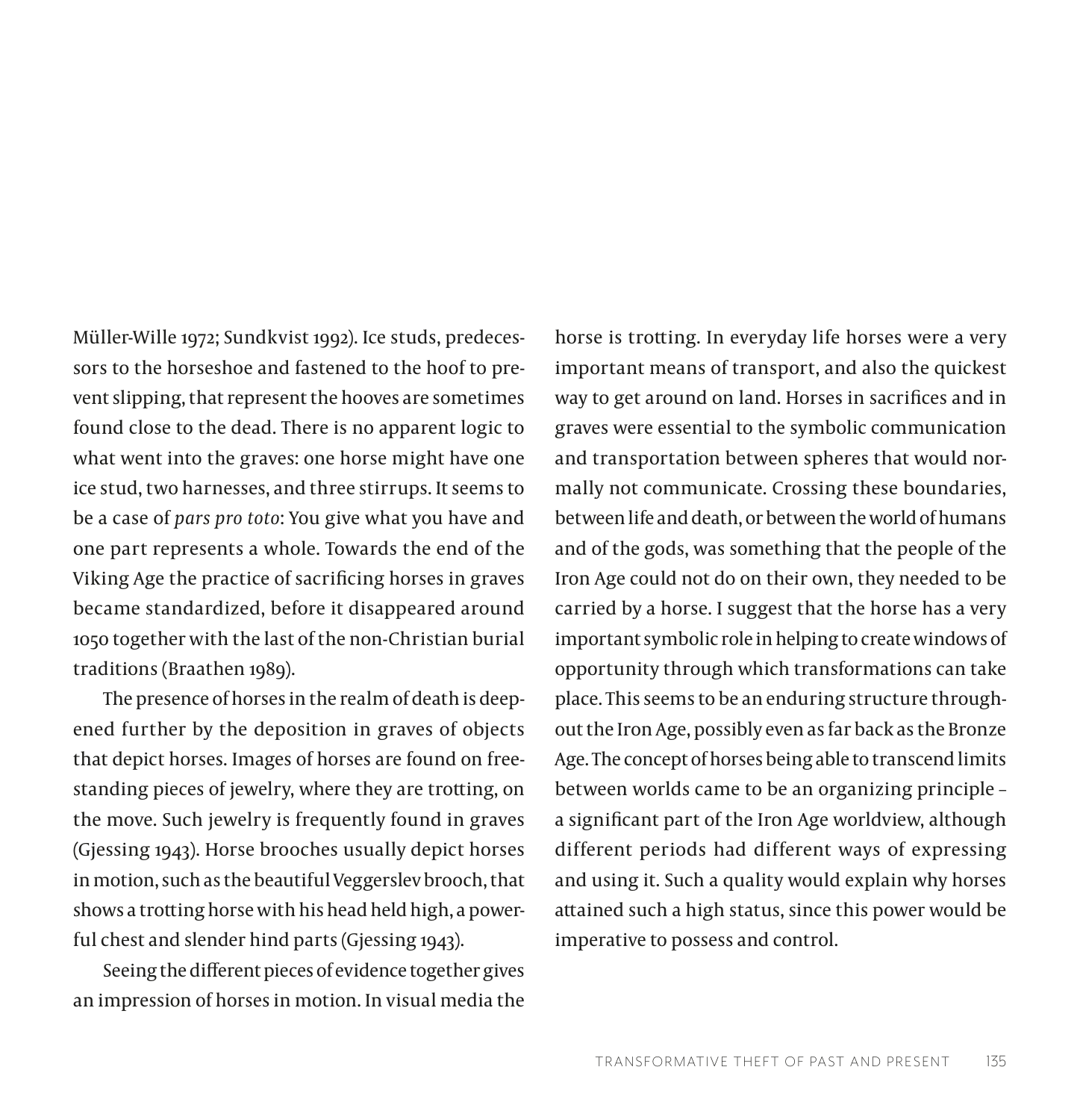#### **THE BRIDLE: A HUMAN–HORSE BINDER**

I argue that horse equipment acts as a *binder* that allows communication and mutual becomings between humans and horses. I suggest that the creation of a particular material culture of humans and animals acts as an articulation of the relationship between them, and is instrumental to the communication, articulation and structuring of their relationship. Binders facilitate the enactment of a relationship, and ease communication and performance between humans and animals. Humans who actively engage with animals will develop the tools that are necessary for controlling and manipulating their behavior, and the different animal species will each have their own way of responding. These kinds of objects can also be what Ingold refers to as 'the whip, spur, harness and hobble', that he interprets as objects used to dominate, designed either to restrict or to induce movement and/or pain (Ingold 2000:73). However, I argue that Ingold's position is simplistic, and grants animals neither agency nor the ability to respond and participate in a way that is instrumental to the outcome of events. Contrary to Ingold's suggestion, I hold that animals possess agency, and that they can respond

and participate in their worlds in ways that impact and influence their life-worlds (see Oma 2010 for critique of Ingold's position). Birke, Bryld and Lykke (2004:171–172) demonstrate that rats in the lab, through their ability to respond, are instrumental in the formation of the material culture that surrounds them.

I suggest that some kinds of material cultures have been formed – *co-written* – by humans and animals both, by responding to each other. Such objects are, I argue, binders. The bridle is a binder that creates communication and the joint co-creation of action and meaning between horse and rider. Animals as well as humans conduct their relationship through these binders. Their behavior is conditioned and learnt through them, and young animals are socialized through them. Binders therefore exist at the interface between humans and animals. Through particular kinds of material cultures, relationships emerge as an intra-action (cf. Barad 2007).

Thinking of riding in relational terms moves the focus from the rider as carrying out an action, to an understanding of the rider and horse as simultaneously carrying and being carried by each other. Xenophon's oft-quoted statement of how riders trust their horses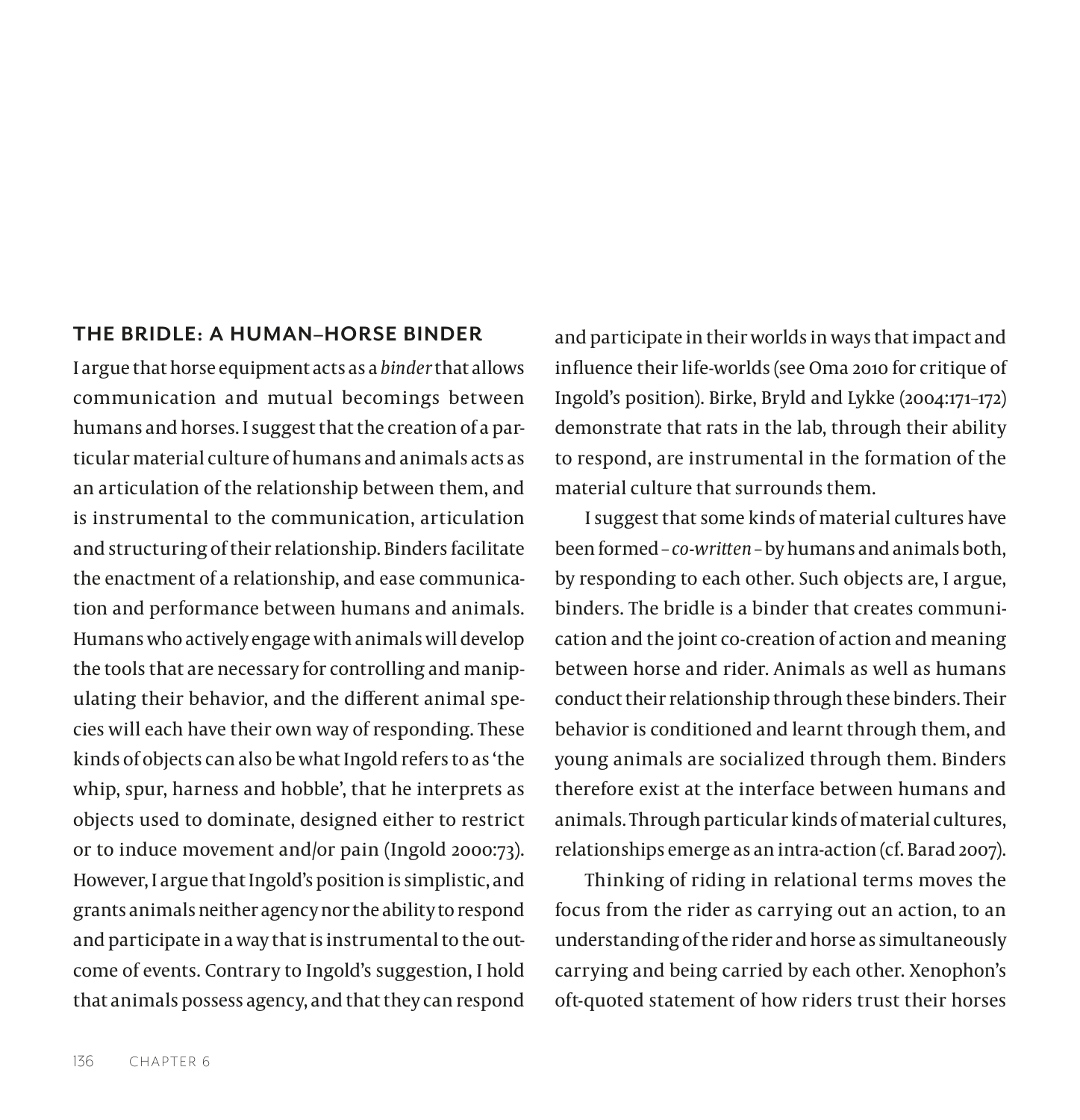**Figure 49.** A bit from the Gausel boat grave, excavated in the late 1990s. Photo: Terje Tveit, Museum of Archaeology, University of Stavanger.



in danger refers to the sense of the agency of horses in ancient Greece, and also of the intense bonding, and even merging, between rider and horse. Game (2004:172– 173) uses the centaur as a metaphor to understand the intense and seamless relationship between horse and rider.

Rhythm that creates one whole is experienced as joyous by horse and rider both, and a sense of transcendence and a blurring of boundaries results (Argent 2010, 2012; Evans & Franklin 2010). Bridles act as binders that make certain things happen just so—they allow human and horse to co-create the act of riding. In a society that largely depended upon horses for travelling and getting about, it is understandable that the bit was a poignant object.

#### **BRIDLES AND HORSES IN THE IRON AGE**

Having ascertained the potential agency of horses and the communicative ability of their equipment, let us turn to the Scandinavian Iron Age. In general, bridles were not significantly different from today (Carnap-Bornheim & Ilkjær 1996). However, mostly the bit and sometimes metal trappings have been preserved. Organic material, such as leather straps and textiles have vanished in the soil. Both snaffle bits and curb bits were in use—although snaffle bits dominate (Sundkvist 1992), and there is ample scope for variety regarding the construction of bridles (Andersen 1996). One particularly fertile source of information regarding the multifarious nature of bridle design is the war booty sacrifice at Illerup Ådal in Denmark. About 1800 years ago an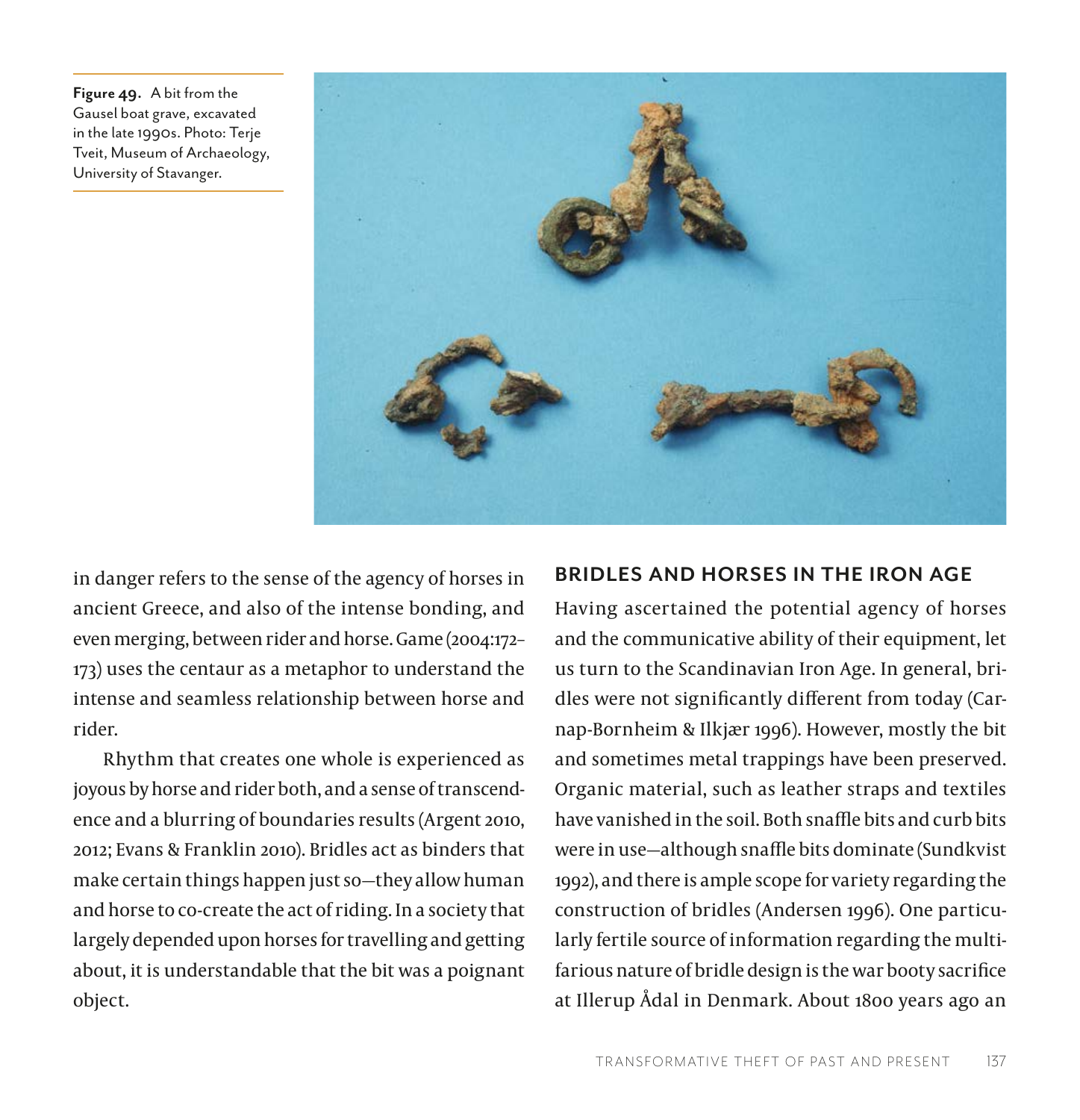invading army from the north made their way into what today is the Danish peninsula Jutland. The prospective usurpers brought cavalry, and their leaders were also on horseback. However, the local army firmly stood its ground and the raiders were thoroughly beaten. In the wake of the battle the victorious locals destroyed the armor and trappings of the warriors and their horses. They slashed the leather belts, reins and straps, and bent the swords, spears and shields—seemingly in a fury. The remains of the booty were cast in a shallow lake, that has since silted up and become a vast bog. Archaeologists have uncovered most of the site and unearthed a wealth of information. Previous to this find, a typology of horse tack was developed, investigating it from the perspective of a timeline evolution. However, the horses of the invading army were equipped with such assorted tack that it became clear that horses were 'dressed up' according to their own and/or their rider's individual status (see also Argent 2010 for similar argument). In some cases horse tack was decorated with fittings made of gold and silver, and the horses must have been a sight to behold as they pranced on the battlefield, glittering in their gold and silver carapaces! In technical terms, there

is also variety (Carnap-Bornheim & Ilkjær 1996). Both snaffle bits and curb bits are seen, and the snaffle bits are mostly rather mild. Curb bits are normally associated with a larger degree of control, and the fact that the bits varied along a scale of mildness versus severity indicates that the riders actively sought out the best solutions for their individual relationships to their horses.

#### **FORMING A BOND**

The material culture, the human–horse binder, needs to be enmeshed in a joint practice. A seamless human– horse relationship must be *entrained*, a neologism which Game (2001:3) explains as 'learning to come in tune with' and demands openness and receptiveness from the Other (i.e. the animal). Humans and horses entrain riding together in a horse-human rhythm, in which they learn how to tune into one another. Horses and riders entrain the relation, the rhythm between, the transporting flow, the *riding*. Riding well demands that one forgets the human separate self, as riding is 'absorbing horse, taking horse into our body' (Game 2001:9) When one learns and embodies a motion, the motion is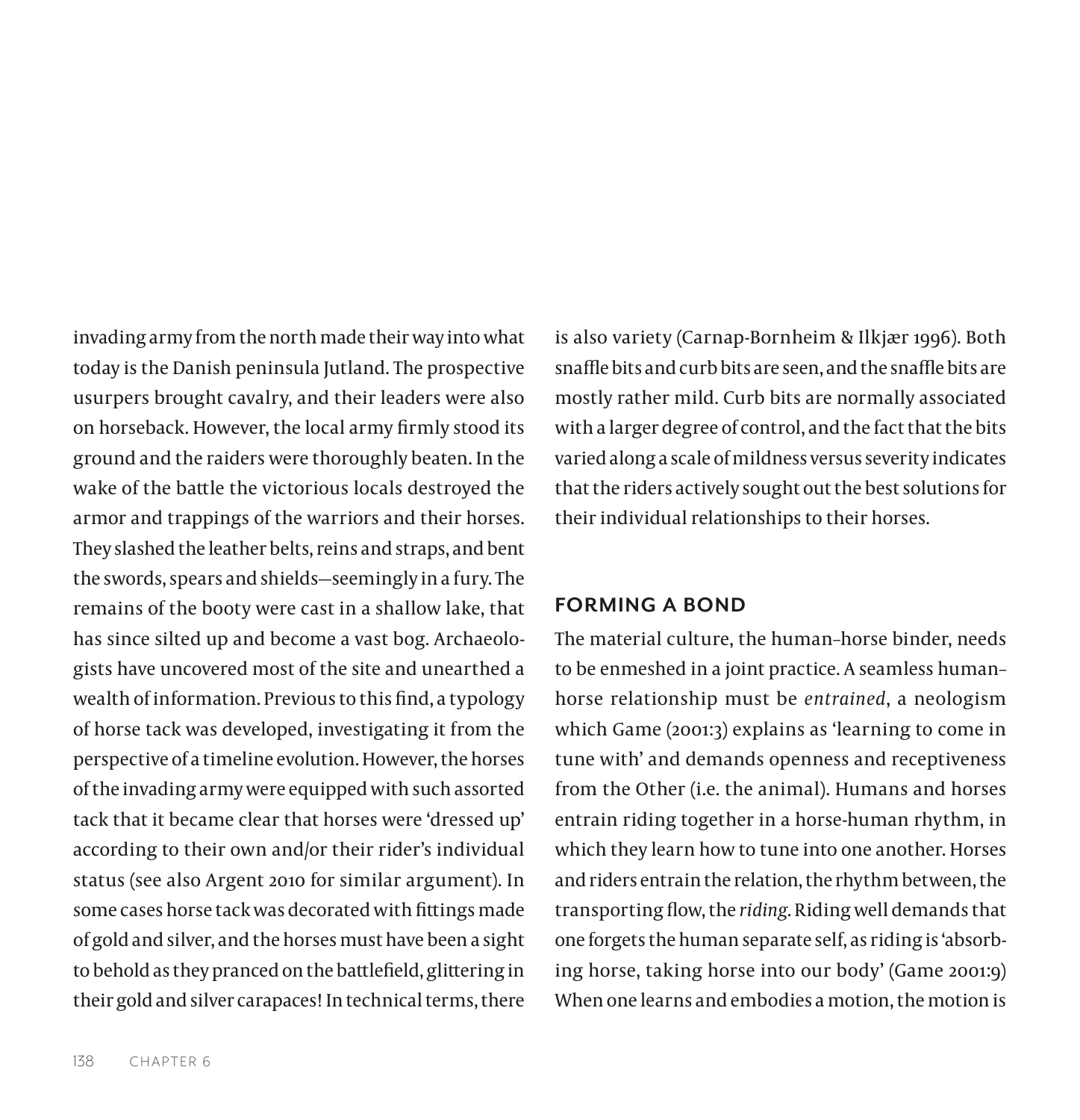**Figure 50.** Horses are often curious and want to be in on the action. Here, a horse nudges an archaeologist during an excavation. Photo: Olle Hemdorff, Museum of Archaeology, University of Stavanger.



inhabited. Thus through rhythm, horse and rider come to inhabit riding. This happens when there is time depth to a relationship, and hard work—hours of training that lead to sensual, kinesthetic and intimate knowledge of each other resulting in horse and rider moving together 'as one' (Game 2001). Consequently, thinking of riding in relational terms moves the focus from the rider as carrying out an action, to an understanding of the rider and horse as simultaneously carrying and being carried by each other (Evans & Franklin 2010:176–177; Thompson 2011). Horse and rider are engaged in the process of mutual becoming, co-creating the performance of riding. Argent (2012) explores the potential for transcendence between humans and horses in depth and investigates human–horse non-verbal communication

through 'notions of corporeal synchrony, entrainment, boundary loss, bonding, joy and ecstasy that might be seen to function similarly for both humans and horses, as social actors.' More precisely, she sees transcendence playing out thus: 'When we entrain, our bubbles of space and our experience encompass more than our senses alone provide; we are both giving and receiving identity to something larger—and in such transcendence lies ecstasy.'

The literary sources that, inadvertently, describe the underlying structures of the Iron Age (Herschend 1997; Sørensen 1991), reveal just such a relationship between horses and their people. Likewise, the presence of horses in graves—an arena not just for grieving and reflecting upon the position and character of the dead, but also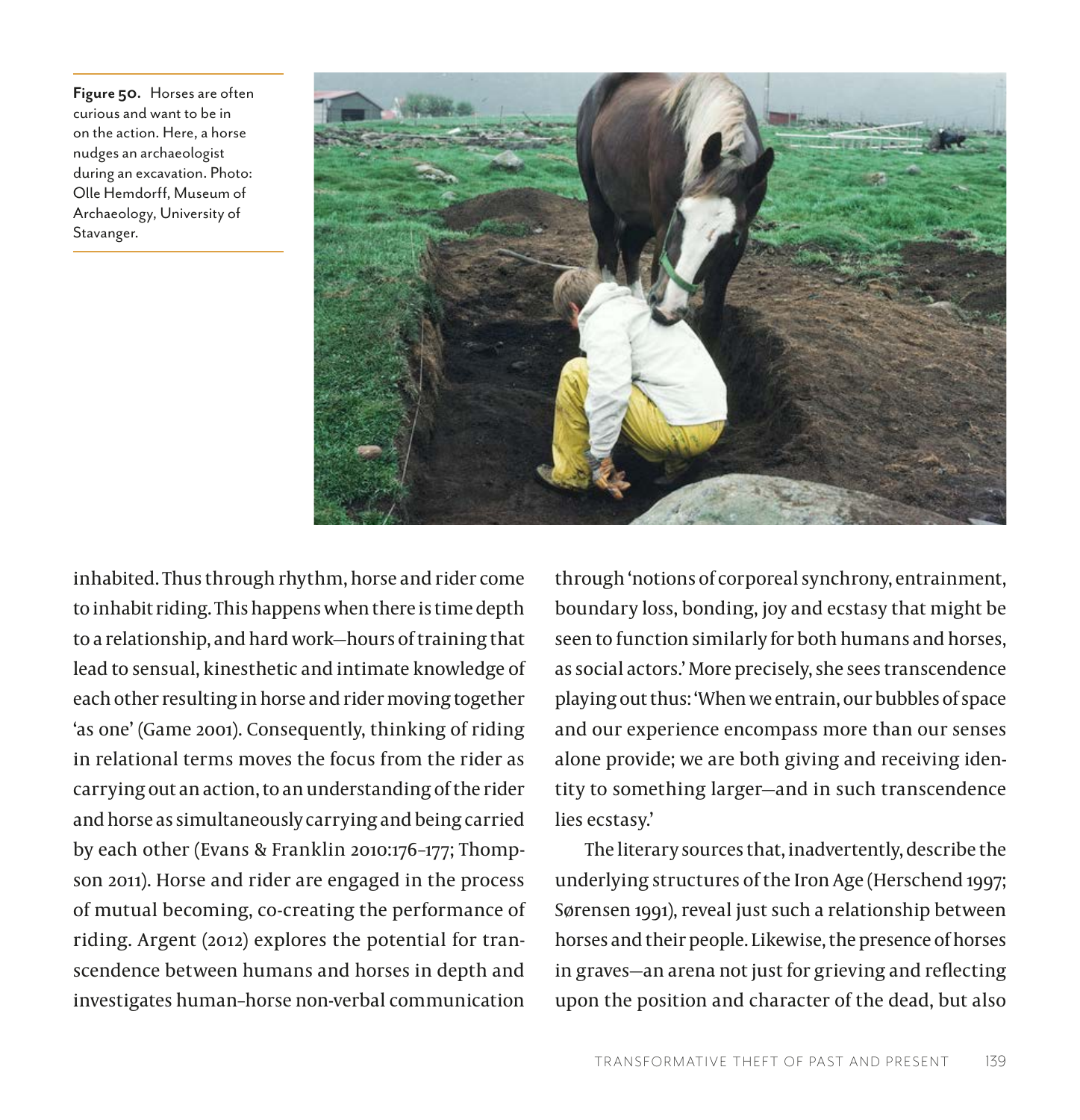for preparing for the afterlife—indicates an intense relationship between humans and horses. In the Iron Age society of Scandinavia, it appears that the horse is not seen as subordinate, but rather there is full knowledge of the character and abilities of the horse—some of which are beyond human performance. To (again) quote Xenophon—'in dangers, the rider entrusts his own body to his horse' (Xenophon 2002[1894]). Certainly this is what Iron Age people did.

There is clearly an emotional component to the human–horse relationship, considering that the mourners have placed horses, or tokens of them, with their dead. Let us return to the legends of the heroes Sigurd and Grani. The most evocative of the stories is Grani's reaction to Sigurd's death. In the Eddic poem 'The Second Lay of Guðrún', Guðrún recounts how it happened that she found out that her husband Sigurd was dead:

*From the Thing ran Grani with thundering feet, But thence did Sigurth himself come never; Covered with sweat was the saddle-bearer, Wont the warrior's weight to bear.*

Guðrún held the reins of the horse and began to cry, as she understood what had happened:

*Weeping I sought with Grani to speak, With tear-wet cheeks for the tale I asked; The head of Grani was bowed to the grass, The steed knew well his master was slain. verses 4 and 5, The Poetic Edda, 1936b*

Is this the description of an unusual bond? It certainly demonstrates that such bonds were deemed possible, and that horses had the potential agency both to have and express strong feelings. Further, I find it remarkable that Grani in this story ran to Guðrún and grieved in front of her. This reveals a belief in horses having the ability to understand human relationships. Grani seeks out the wife of Sigurd to mourn together with her, and thus to facilitate a mutual recognition of the love they both bore for Sigurd—a recognition in which they can find solace, as two persons who loved this man deeply and miss him dearly.

Keeping the accounts from the sagas in mind, I find it remarkable that bits and other horse equipment were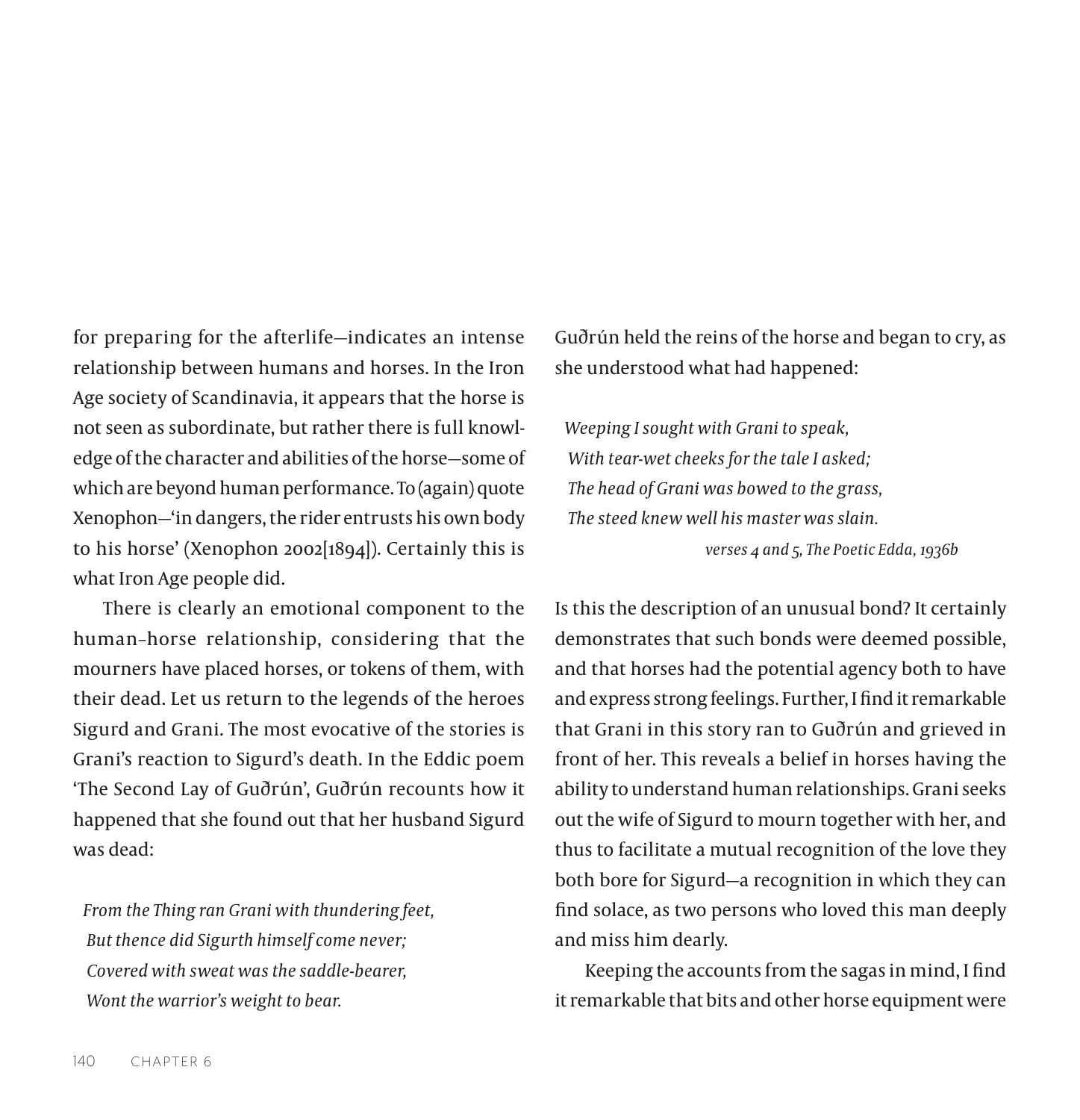included amongst grave goods. Whereas it is likely that horses represented a generic symbol as transformers and facilitators of the crossing of worlds and spheres that are normally not in contact with one another, it is also very possible that parts of horses and riding/wagon equipment in graves express intense, personal horse– human relationships. Thus, these kinds of grave goods exhibit lived relationships, enchainment of humans and animals, and eventually personalized human–horse mutual becomings. A oneness between rider and horse, where species barriers are obsolete, can be glimpsed in these graves, through the beauty of attunement and entraining humanness and horseness that can evolve through horseriding.

## **IRON AGE BITS: BINDERS WITH A SPRINKLING OF MAGIC**

The enactment of relationships by means of objects that facilitate communication between humans and animals happens, as outlined above, through binders. I suggest that the various pieces of horseriding equipment found in graves and sacrifices are such binders.

Animals as well as humans conduct their relationships through these binders, their behavior is conditioned and learnt through them, and young animals are socialized through them. Binders exist at the very interface between humans and animals and come to represent their relationships. Material culture is both a means to create relationships and a means to symbolize them. The presence of horse equipment in graves consequently refers to the action of riding and also symbolizes the human–horse bond that arises out of riding.

In addition to a deep and trusting real-life relationship between humans and horses, another element was present in the horse: the magical ability to communicate with the supernatural. The following quote from Tacitus' Germania illustrates this point succinctly:

*(…) but it is peculiar to them to derive admonitions and presages from horses also. Certain of these animals, milk-white, and untouched by earthly labor, are pastured at the public expense in the sacred woods and groves. These (...) are accompanied by the priest, and king, or chief person of the community, who attentively observe their manner*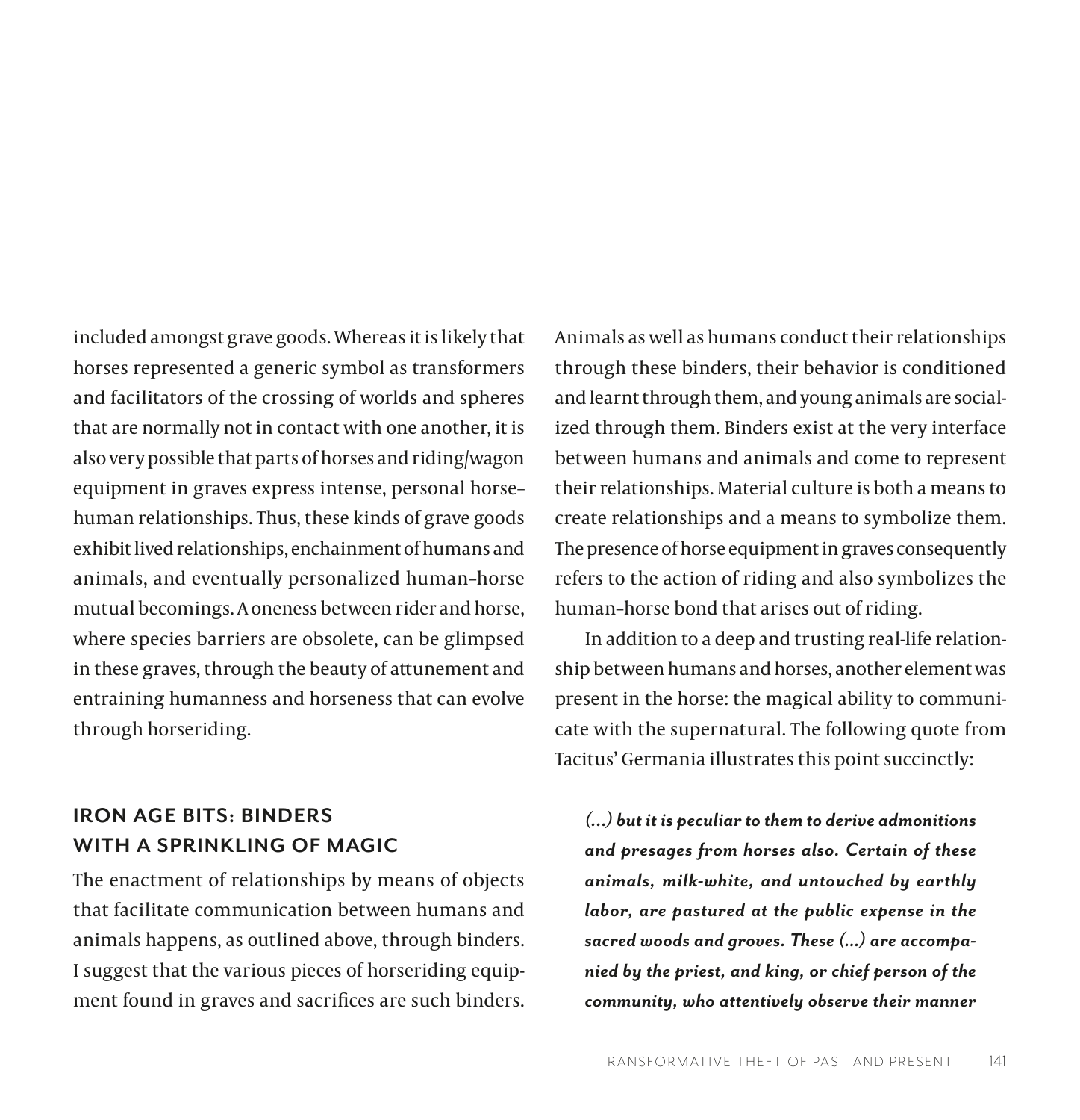**Figure 51.** This fitting from the Gausel bridle were amongst the objects that were stolen during the break-in at the Museum of Bergen in 2017. Photo: Terje Tveit, Museum of Archaeology, University of Stavanger.

*of neighing and snorting; and no kind of augury is more credited, not only among the populace, but among the nobles and priests. For the latter consider themselves as the ministers of the gods, and the horses, as privy to the divine will Book 1, verse 68–69*

So, where does this leave horses in the Iron Age? Obviously their presence in life was ubiquitous. Additionally, they held a powerful symbolic significance, and as such they served as tools for people in dealing with the crossing of borders relating to life and otherworlds. They could go where humans could not, and thus they possessed some properties that were unique to them, and also desired. This ability is that of transformation, and of transcendence. But beyond the generic level, by way of Norse literature we know of horses that were given names, such as Grani, Svadilfare and Sleipnir. This exemplifies how horses were invested with agency in the Scandinavian Iron Age. Thus, it can be firmly established that horses in some cases were perceived as agents that possessed personhood. This allows an exploration of the ontological status held by horses. The presence of horses in graves, alongside people, or even the presence of binders, tokens of the interface of human–horse relationships, indicates that the ontological status of horses should ultimately be understood as a companion species with the ability to perform magic. Implicitly, they had the ability to act and emote in human society.

#### **TRANSFORMATIVE THEFT**

The Gausel queen, the horse head and the bridle assembled in a Viking Period grave must be understood within this wider context, where the bridle embodies the human–horse bond. Simultaneously, the bridle represents the violence of its transformation from Christian Ireland to pagan Norway, and the practice of pillaging and looting monasteries. The ornaments on the bridle were taken from its original early Christian Celtic context and deposited in a pagan Norse grave, where its meaning was understood both in relation to the human–horse bond and more widely to the role of horses as transformers between different spheres in pagan mythology (Oma 2011, 2016). The origins of the bridle ornaments, with their particular religious significance,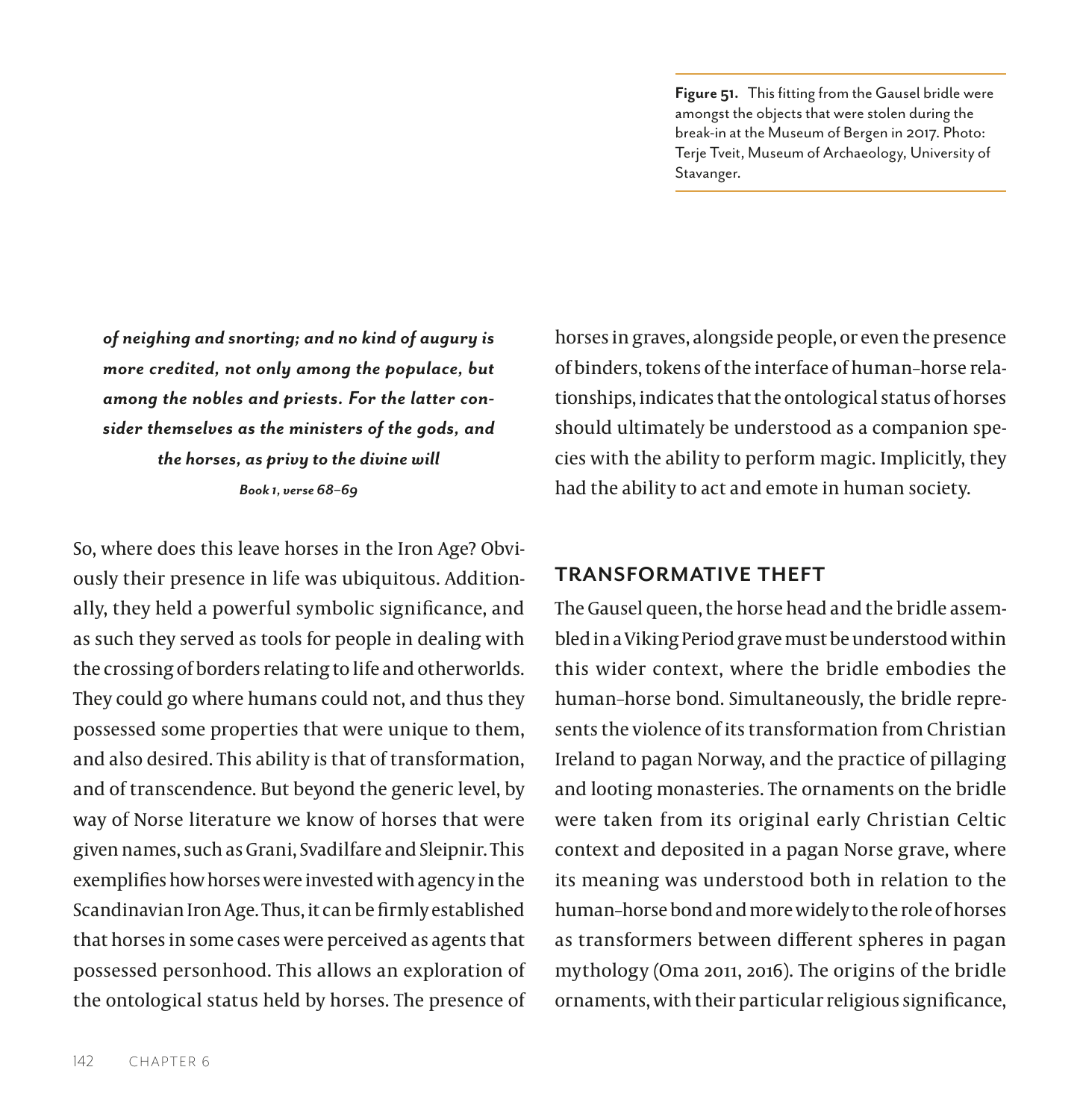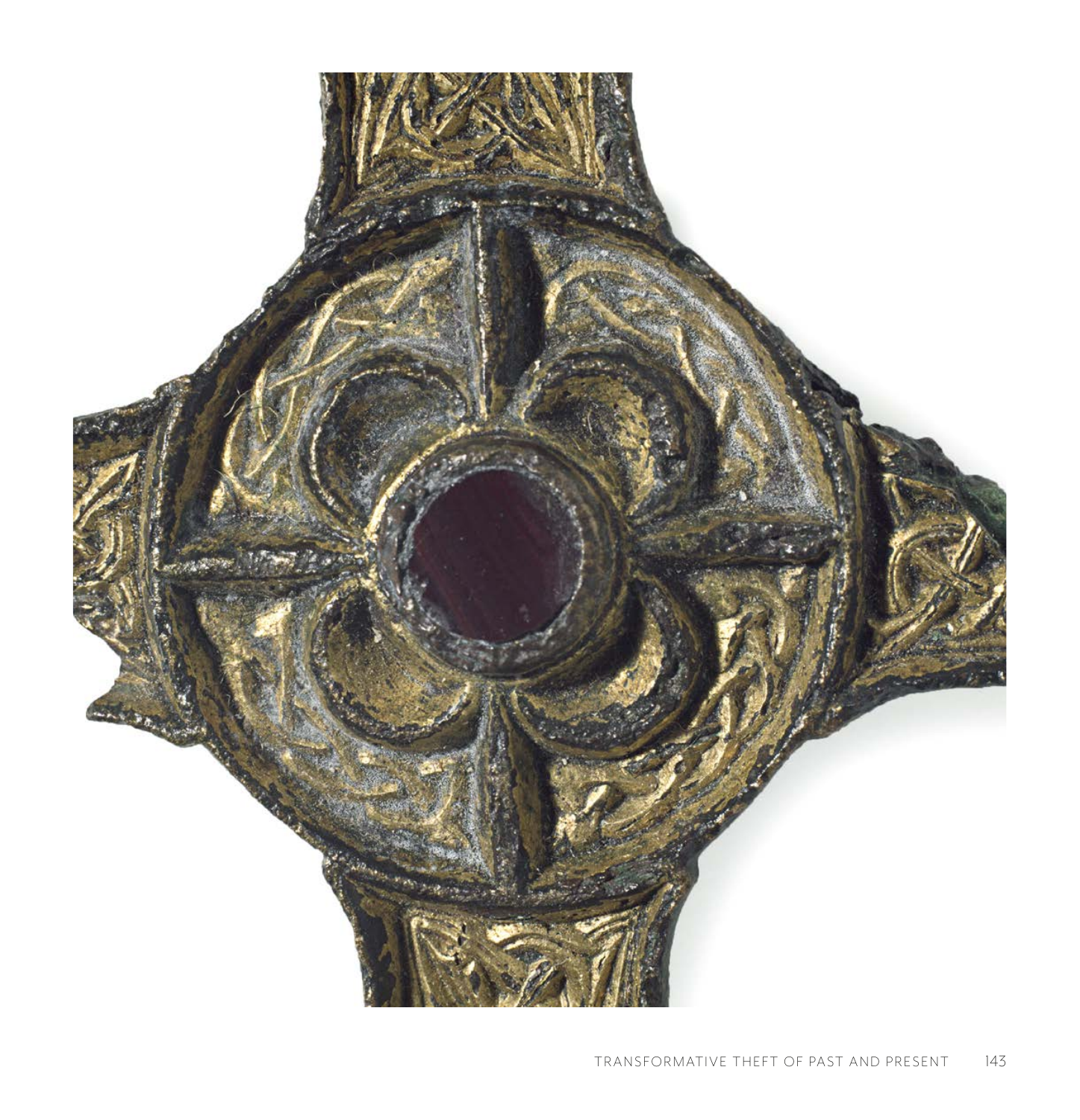probably played a part in the reuse of the bridle ornaments since the significance of their Christian origins became instructive for which context the ornaments should belong to. The bridle became enshrined in the complex surrounding the horse, women and the journey into the realm of death (Oma 2011, 2016; Roesdahl 1978). Similarly, other Christian objects, enshrined in their holiness, were looted during raids on monasteries and became transformed and translated into a pagan understanding of the world (Glørstad 2010), in which objects with religious connotations belonged in graves rather than in churches. Still, the objects retain their outlandish origins, and thus their charisma is increased, as another layer of meaning is added to their singular biography.

In the summer of 2017, the ornaments of the Gausel find were amongst the objects stolen in a break-in at the University Museum of Bergen, where mostly Viking Period finds were targeted (http://www.uib.no/universitetsmuseet/109704/innbrudd-på-historisk-museum). Archaeologists as well as Viking enthusiasts all over the world mourned the loss of these irreplaceable and

invaluable objects, and conspiracy theories abounded. The big question was, however, would these objects – our joint cultural heritage – ever reappear on the public scene? Would we ever see them again? Further, the theft played right into the fetishism of Viking objects, which extends beyond jewelry and precious metal ornaments, to encompass the whole complex of embodying costume, personal appearance and even the Viking persona, inspired by both fascination with the sagas and portrayals in several television series and movies during the 2010s and earlier. In this respect, the Viking period artefacts and their authenticity represent a physical link to that longed-for past.

At the Museum of Archaeology, University of Stavanger, many employees were especially haunted by the nightmare that the Gausel find was lost forever. The proximity of the find place to the museum premises, the large-scale excavations in 1997–2000 when the grave was reopened and a wealth of new information about the surrounding cultural landscape was unearthed (Børsheim & Soltvedt 2001), as well as the fact that these singularly beautiful ornaments were put on a bridle placed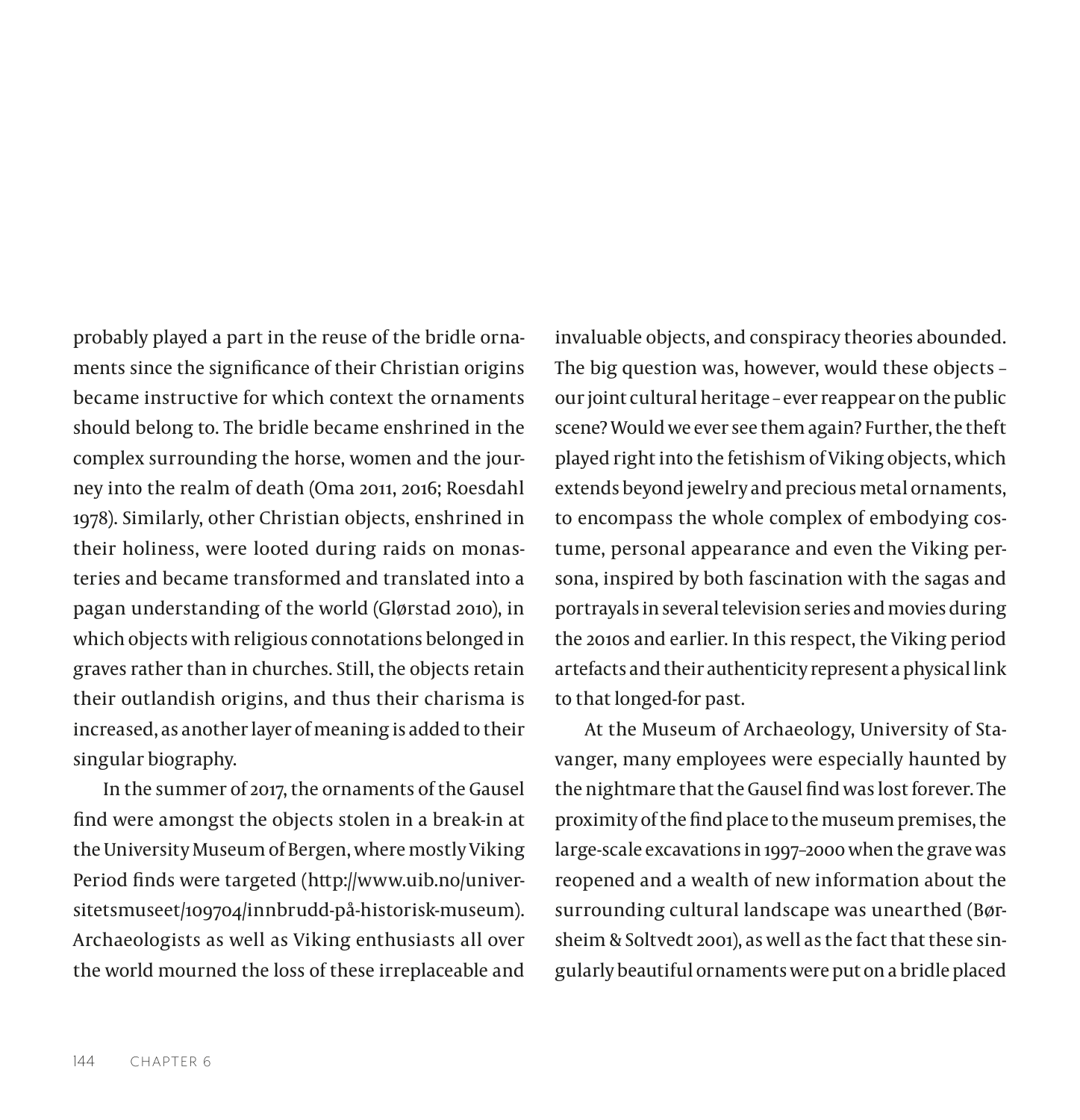in a female grave, contribute to the understanding of this find as the most spectacular Viking Period find from Rogaland. Luckily, all ornaments save one have now been retrieved. The bridle in particular is imbued with a charisma that results from an entangled web of its Celtic origins, its brutal Viking Period theft and ensuing transformation into a pagan burial ritual, and not least its direct association with horses. The ornaments assembled into a bridle are therefore imbued with not just their biography and aesthetic qualities, but further

with their function as a bridle, to be placed on the head of a horse and to facilitate communication between horse and rider – and as such, symbolize the intangible human–horse bond.

#### **ACKNOWLEDGEMENTS**

Deepfelt gratitude goes to my colleagues Elna Siv Kristoffersen and Håkon Reiersen for invaluable feedback on an early draft of this contribution.